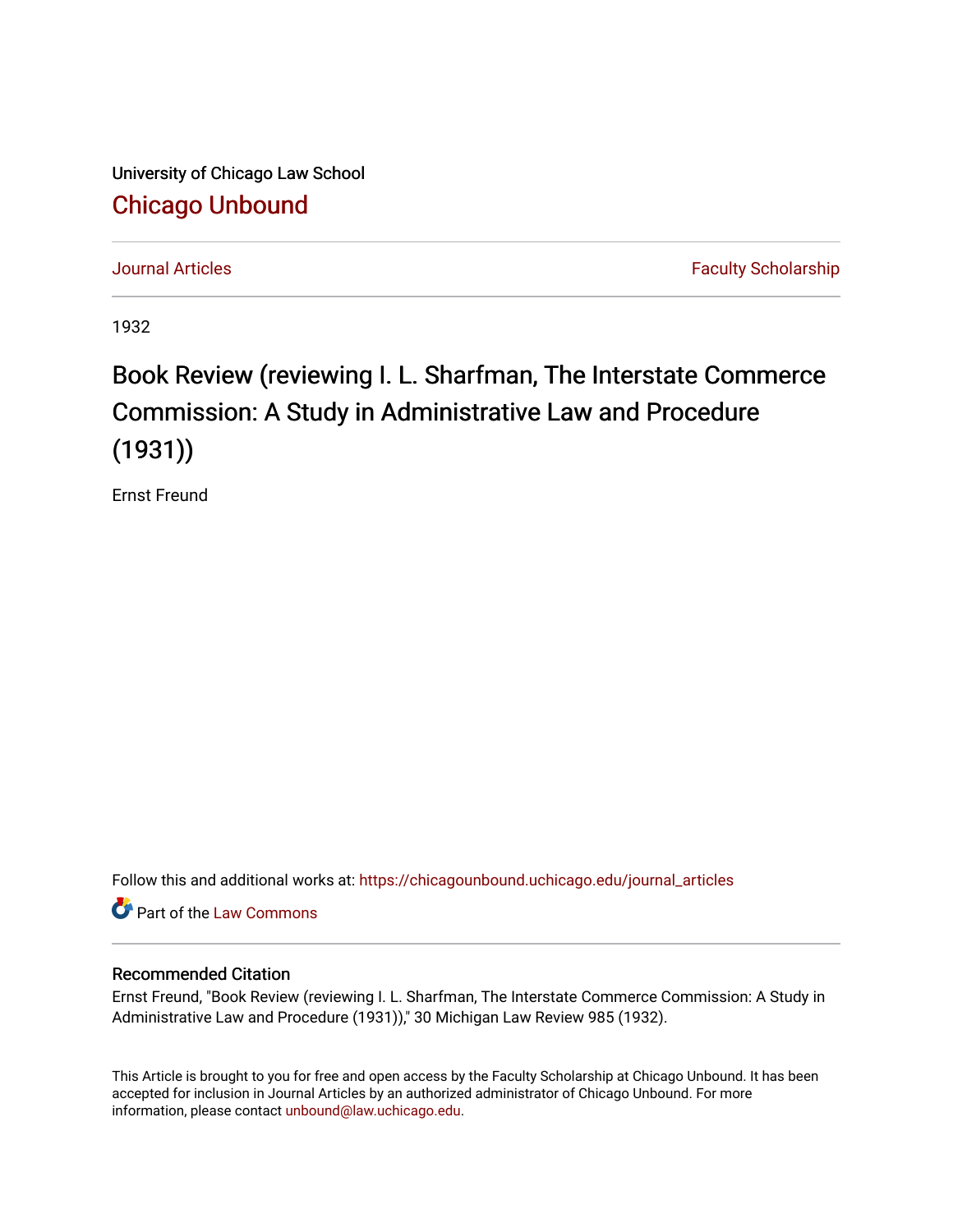## BOOK REVIEWS

**AN** IMPORTANT **STUDY** OF THE INTERSTATE COMMERCE COMMISSION

THE INTERSTATE COMMERCE COMMISSION **-A STUDY** IN ADMINIS-**TRATIVE LAW AND PROCEDURE. By** *I. L. Sharfman-Professor* of Economics in the University of Michigan. Parts I and **II.** Published **by** The Commonwealth Fund, New York, **1931.** Part **I-\$3.5o;** Part **II-\$4.50.**

These two volumes are the first two instalments of a treatise, two other parts of which are to follow. Part One deals with the legislative history of the Interstate Commerce Act, Part Two with the jurisdiction of the Commission. We are told that the Third Part will be entitled: "The Character of the Commission's Activities," and will contain chapters on the extent of the Commission's tasks, on the valuation project, on control of organization and finance, and on rate regulation; the Fourth Part will deal with Organization and Procedure. But what we have before us constitutes by itself a most valuable contribution to the law of a great subject.

It is interesting to note the growth of a literature on Administrative Law, until relatively recently an unknown and nameless branch of jurisprudence, which represents quite a distinctive type of law-writing, and it is not the least significant thing about the present addition that its author is an economist. Tone and method of treatment may differ somewhat from PATTERSON'S INSUR-**ANCE COMMISSIONER** and HENDERSON'S FEDERAL TADE COMMISSION, but that difference certainly does not mean inferiority. Indeed, by reason of the greatness of its theme, Mr. Sharfman's is the most important of the three monographs.

We associate with the Interstate Commerce Commission the most conspicuous example of government regulation of business. Conditions rather than legislative foresight account for the development of this regulation. There was a new experiment in government; and not only was there doubt and hesitancy in embarking upon it, but progress while irresistible was piecemeal and unsystematic. The huge agglomeration of provisions which constitute the Interstate Commerce and the Transportation Acts, represents in form of drafting the old type of Congressional legislation, while in substance it incorporates almost every new device of regulatory power. To the student of legislation the mere text of the law has always been a rich source-material from which to illustrate the availability of various legislative expedients; he now finds the origins of this text, so far as they can be gathered from the history of the times, from judicial decisions, administrative reports, and legislative debates, set forth clearly and in abundant detail. This occupies the first volume of the treatise.

In its form the Interstate Commerce Act stands midway between the Sherman law which does not rely upon administrative intervention, and the Federal Trade Commission law which altogether depends upon such intervention. The Interstate Commerce Act has a number of direct prohibitions and requirements, but they are overshadowed by those which operate through administrative power, and it is a number of essential aspects of this power which Mr. Sharfman subjects in the second volume to a keen and thorough analysis. The three chapters of the volume discuss the scope of the Commission's jurisdiction as regards the various instrumentalities of transportation and transmission, its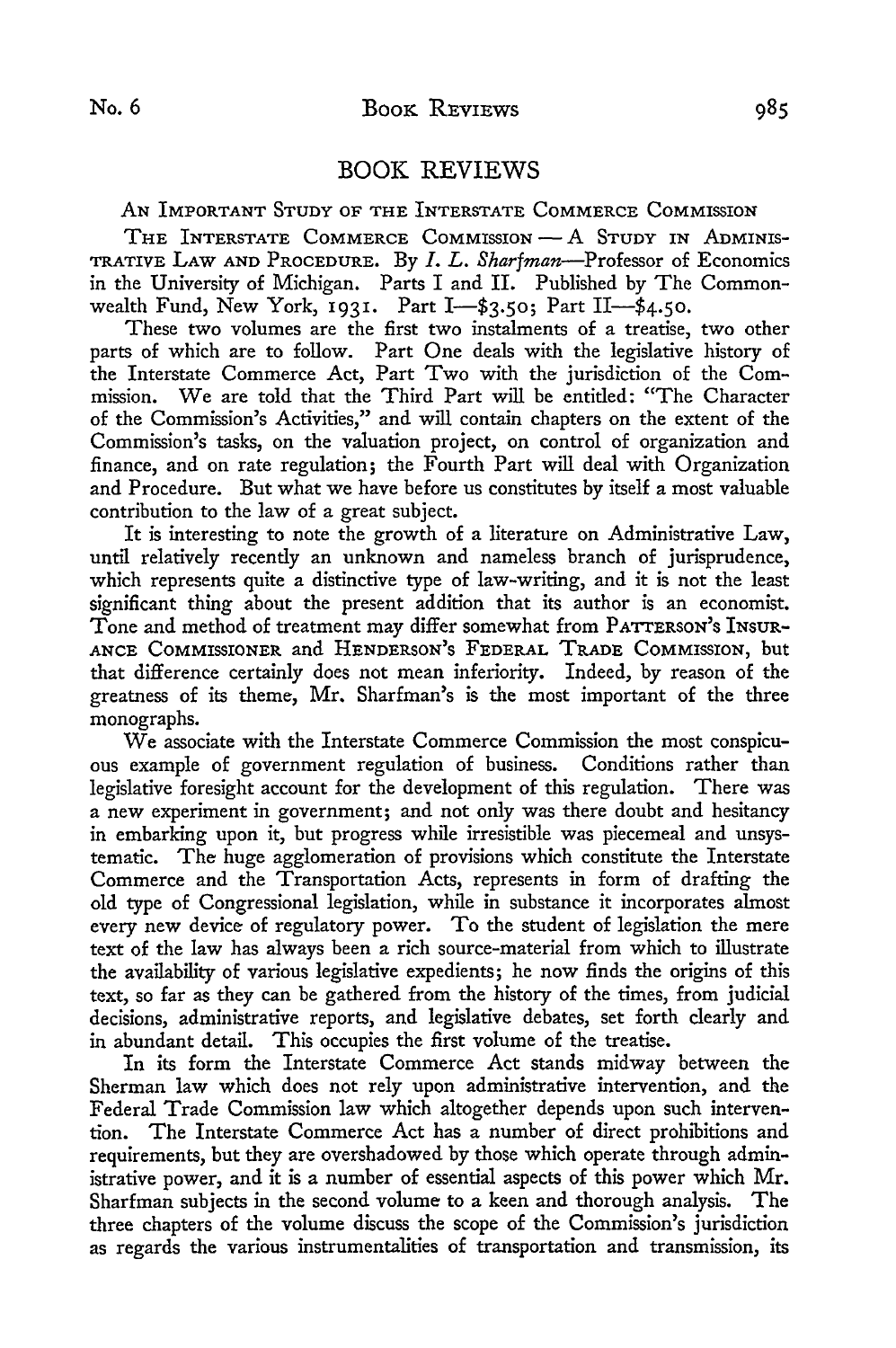relation to intrastate transportation and to state control of it, and what the author calls the exercise of administrative discretion. Under the latter head he undertakes to appraise the administrative process as represented by the Commission's action in relation to the legislative mandate and to judicial control. The first of the three chapters will mean most to those interested in transportation problems, the second to the constitutional lawyer, and the third to the student of administrative law.

The author's observations in analyzing the administrative process are carefully elaborated and well substantiated; they are always interesting and generally command assent. This is particularly true of the justification of the doctrine of primary jurisdiction *(A4bilene* case) and of the only qualified acceptance of the doctrine of affirmative and negative orders *(Procter-Gamble* case). In connection with the former it might perhaps have been pointed out that the decisions recognizing the primary jurisdiction of the courts in the matter of car distribution are probably no longer applicable since car service has been brought under the jurisdiction of the Commission (p. 402-403). The conclusiveness of negative orders is perhaps treated with too much acquiescence. Mr. Sharfman questions it in part upon the ground that it discriminates against shippers in favor of carriers (p. 416). But it is also possible to look upon its operation in this respect as a desirable modification of the law of reparation, the equities of which are as doubtful as its foundation in English precedent. Perhaps this subject will receive further discussion in subsequent volumes. And the same hope may be expressed with reference to the discretionary aspects of the novel powers under the Transportation Act. It is not impossible that with regard to these powers the doctrine of negative orders will have to be abandoned; they appear not as yet to have been adequately tested, and they present some of the most perplexing problems of the exercise of discretion.

The constant emphasis upon the discretionary nature of the administrative process is not as helpful as the author seems to think. The legislature in making laws, a commission in applying indefinite statutes, and a court in finding and developing law, all exercise discretion, partly free and partly bound, but each differing in kind and in degree; and administrative discretion differs in different fields of its manifestation. What is the earmark of administrative discretion?  that it is respected by the courts. Nothing is therefore gained by saying that it is respected because it is discretion. It is doubtful whether the provinces of finality and of reviewability can be determined otherwise than empirically. So it is difficult to make definite statements as to the provinces of legislation and of administration. In so far as the administrative process is more free than the judicial process, it is also more political; and whether a strongly political determination, if necessary, had better come under the guise of administration or frankly as an expression of legislative power, is a question upon which there may well be a difference of opinion.

It is interesting to observe how the magnitude of the governmental set-up which is represented by-the Interstate Commerce Commission has impressed itself upon the author's mind; a profound study of the work done has convinced him of its fundamental soundness and value, and we may note by contrast that some of the facile denunciations of administrative law in England are not backed by similarly thorough research. However, this reflection also suggests